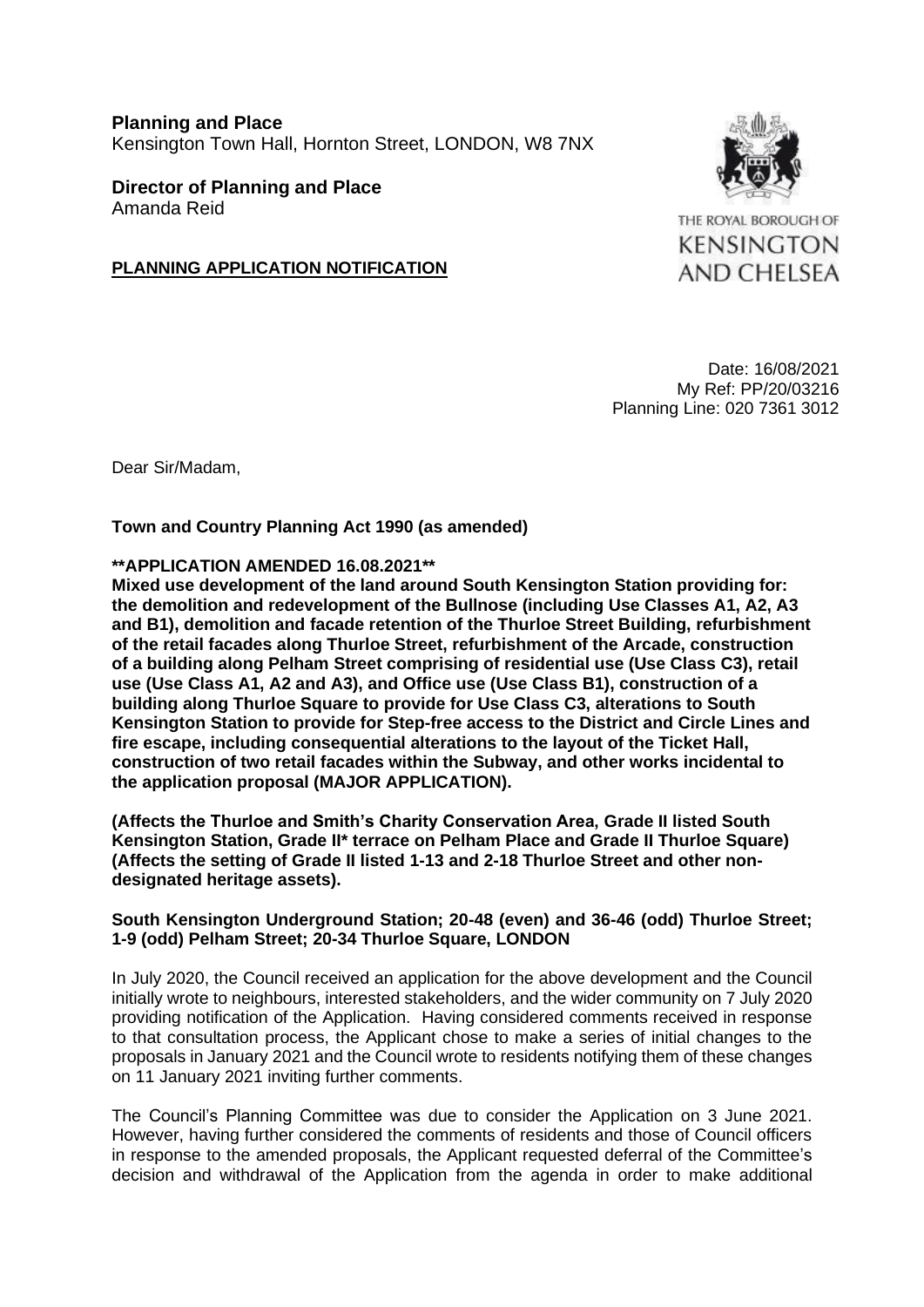amendments to the proposed development. That request was accepted, and the Applicant has now chosen to submit these further amendments. The amendments to the previously submitted development proposals taken in turn in relation to each part of the site, are as follows:

## **Thurloe Street**

- Revisions to rear of building to reduce extent of glazing and increase elements of solidity;
- Introduction of a parapet on the rear of the building at top floor level;
- Introduction of an angled mansard and dormer windows to all sides of the building at roof level; and,
- Reduction in the size and height of the rooftop plant.

## **Bullnose**

- Increase in solidity and composition of main elevation;
- Top floor of the building re-designed; and,
- Eastern side of building re-designed including more solidity.

# **Pelham Street – West (Office)**

- Increased set backs to upper floor; and,
- Eastern elevation set back to create a reduced gable end.

# **Pelham Street – East (Residential)**

- Changes to main Pelham Street elevation, including different floor levels and elevation treatment between the office and residential buildings;
- Reduction in overall height:
- Introduction of upper level parapet walls; and,
- Increased top floor set-back in mid-terrace building.

## **Thurloe Square**

- Increased setback to Thurloe Square and the gable end wall with Pelham Street;
- Redesign of parapet detailing;
- Cornice line detailing emphasised;
- Building ironwork and threshold detailing developed; and,
- Reduction in the upper floor glazing on the gable end with Pelham Street.

At the end of this letter you will find a list of all the updated documents received, and a list of all the amendments, and where you can find the changes.

All of the amendments to the proposed development, as well as the relevant supplementary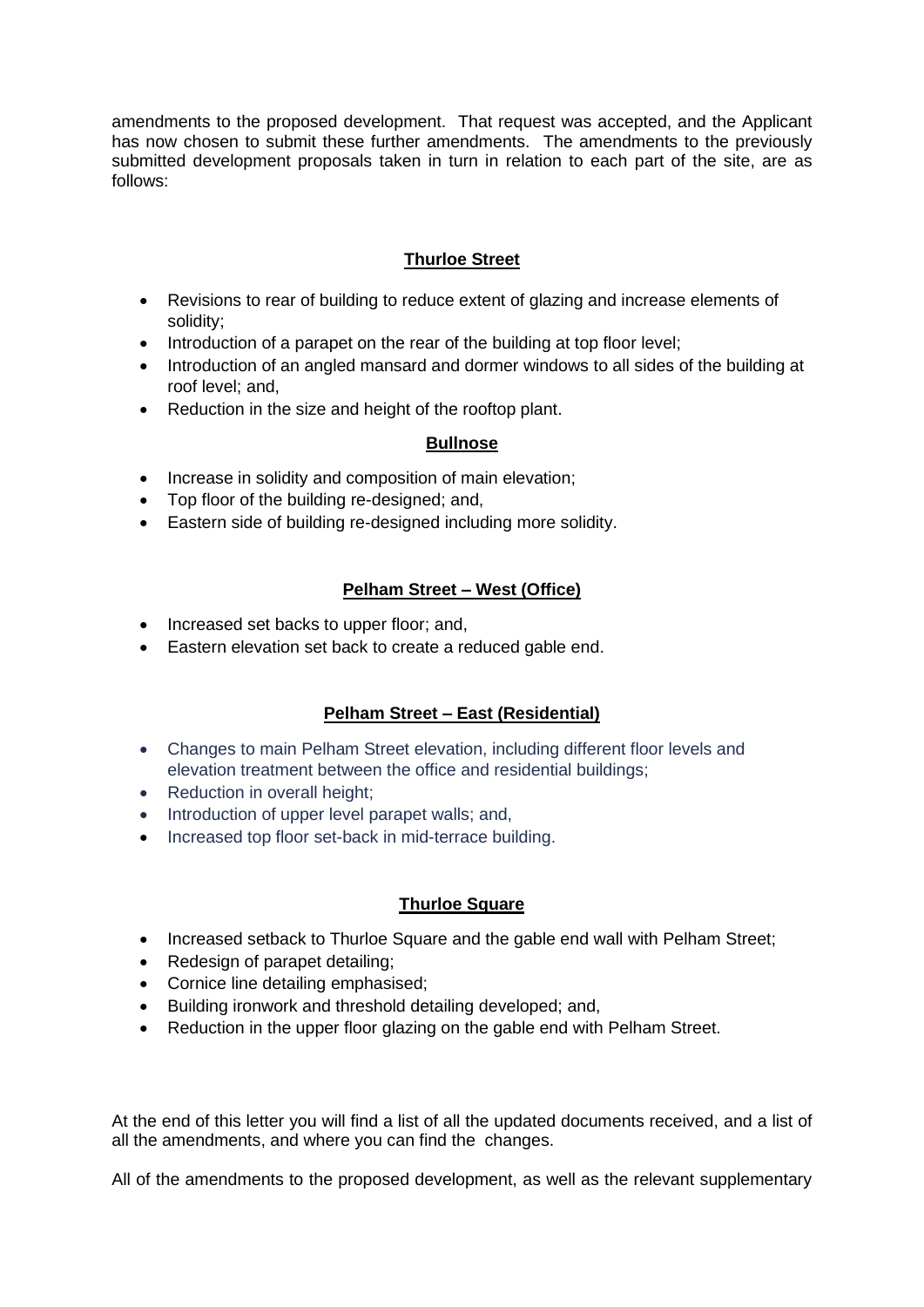supporting documents can be viewed on our website at **[https://www.rbkc.gov.uk/PP/20/03216.](https://www.rbkc.gov.uk/planning/searches/details.aspx?adv=0&simple=pp%2f20%2f03216&simpleBatch=20&simSubmit=Search&id=PP/20/03216&cn=257655+DP9+Ltd+100+Pall+Mall+LONDON+020+7004+1700&type=application&tab=tabs-planning-1)** All of the updated drawings are on our website with the 'Date published' as 16/08/2021.

This letter serves as notification of re-consultation of the proposed redevelopment, and the Council is providing an opportunity for you to consider the proposed amendments. The additional consultation period will begin from the date of this letter, and will conclude on 26 September 2021.

If you wish to comment on the amendments to the application you can do this on our website at **[https://www.rbkc.gov.uk/PP/20/03216,](https://www.rbkc.gov.uk/planning/searches/details.aspx?adv=0&simple=pp%2f20%2f03216&simpleBatch=20&simSubmit=Search&id=PP/20/03216&cn=257655+DP9+Ltd+100+Pall+Mall+LONDON+020+7004+1700&type=application&tab=tabs-planning-1)** where you will receive a confirmation email on receipt of your comment should you make one. If you are unable to access the website, then please contact [planning@rbkc.gov.uk](mailto:planning@rbkc.gov.uk) and they will try to find a solution for you.

Please note this is not an opportunity to restate or resubmit comments previously submitted on the Application which have already been received by the Council and which will be considered as part of the assessment of the proposed development. This is an opportunity to comment specifically on the proposed amendments to the Application as set out above and the updated information included in the amended / supplementary documents.

Please make sure we receive any comments you wish to make by 26 September 2021. We cannot respond to your comments individually due to the volume we receive, but all comments we receive during this period will be taken into account in the determination of the Application.

#### **What happens next?**

• The amended drawings and supporting documentation have been published on our website at

**[https://www.rbkc.gov.uk/PP/20/03216](https://www.rbkc.gov.uk/planning/searches/details.aspx?adv=0&simple=pp%2f20%2f03216&simpleBatch=20&simSubmit=Search&id=PP/20/03216&cn=257655+DP9+Ltd+100+Pall+Mall+LONDON+020+7004+1700&type=application&tab=tabs-planning-1)**

• We may ask specialist advisers to give us views on the Application to help us assess it.

• A planning officer will review the amendments and the overall Application and begin making an assessment of these.

#### **Making a decision**

Given the significance of the Application, the public interest, and the volume of comments already received in relation to the Application, a decision on the Application will be taken by the Council's Planning Committee. To allow sufficient time for further consultation and to make an assessment of the Application, it is too early at this stage to indicate a likely date on which the Planning Committee may consider the Application, although this will likely be in November or December 2021. If you have made a comment in relation to the Application, you will be notified when a committee date has been scheduled to consider the Application.

#### **After the decision is made**

If the Planning Committee refuses the application or grants the application with conditions the Applicant thinks are unreasonable, they can appeal and ask the Secretary of State to overturn the Council's decision. If this happens we will inform you about the appeal.

#### **Queries about the Application**

If you have queries about the Application or the decision making process after you have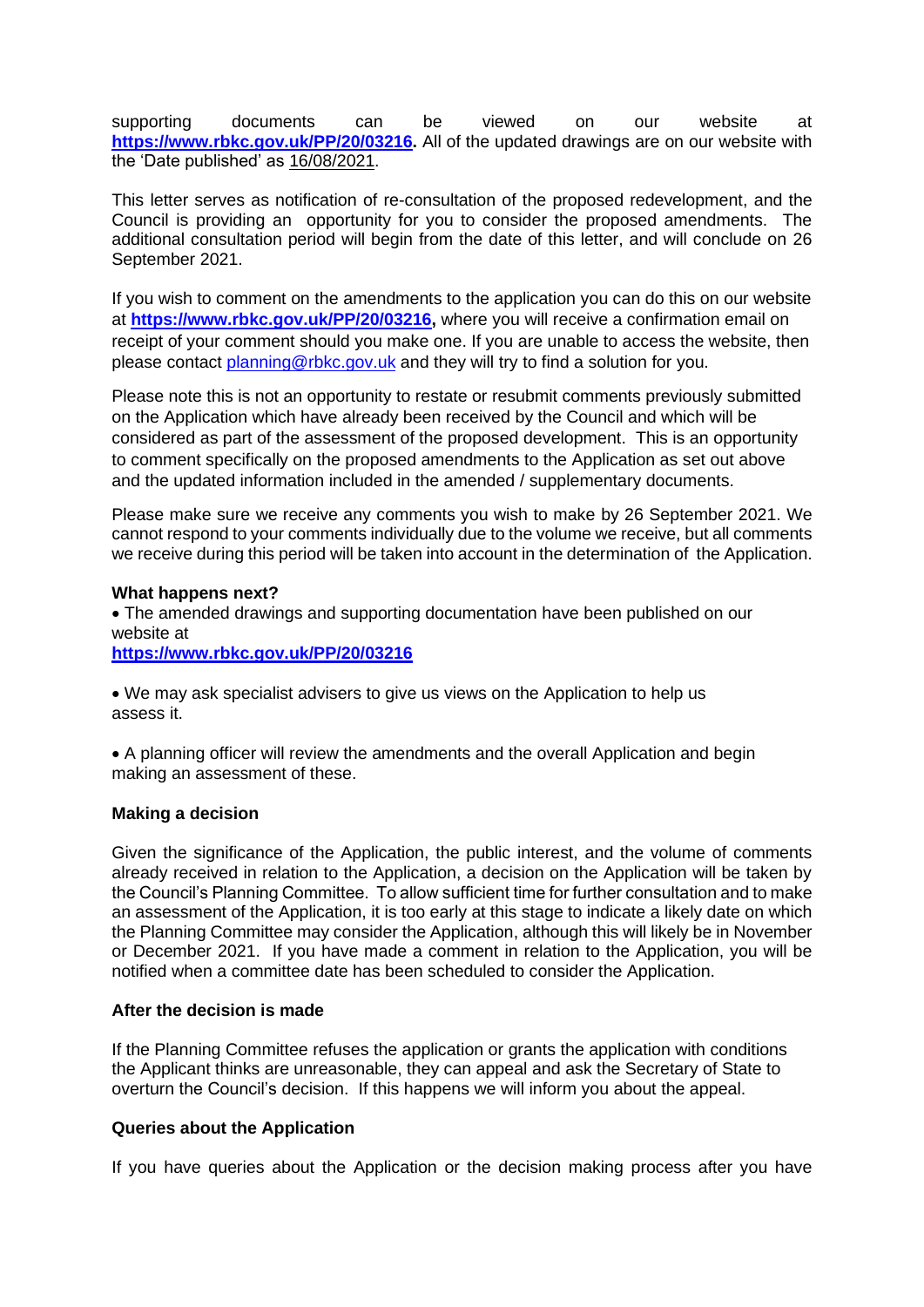viewed the amended documents, information about how we deal with applications can be found at

[http://www.rbkc.gov.uk/planningandbuildingcontrol/planningapplications/guidanceandadvice/](http://www.rbkc.gov.uk/planningandbuildingcontrol/planningapplications/guidanceandadvice/consideringanapplication.aspx) [consideringanapplication.aspx.](http://www.rbkc.gov.uk/planningandbuildingcontrol/planningapplications/guidanceandadvice/consideringanapplication.aspx)

If your query is not answered our Planning Line advisers will be able to help on 020 7361 3012.

Yours faithfully

**Casework Support Team Planning and Borough Development**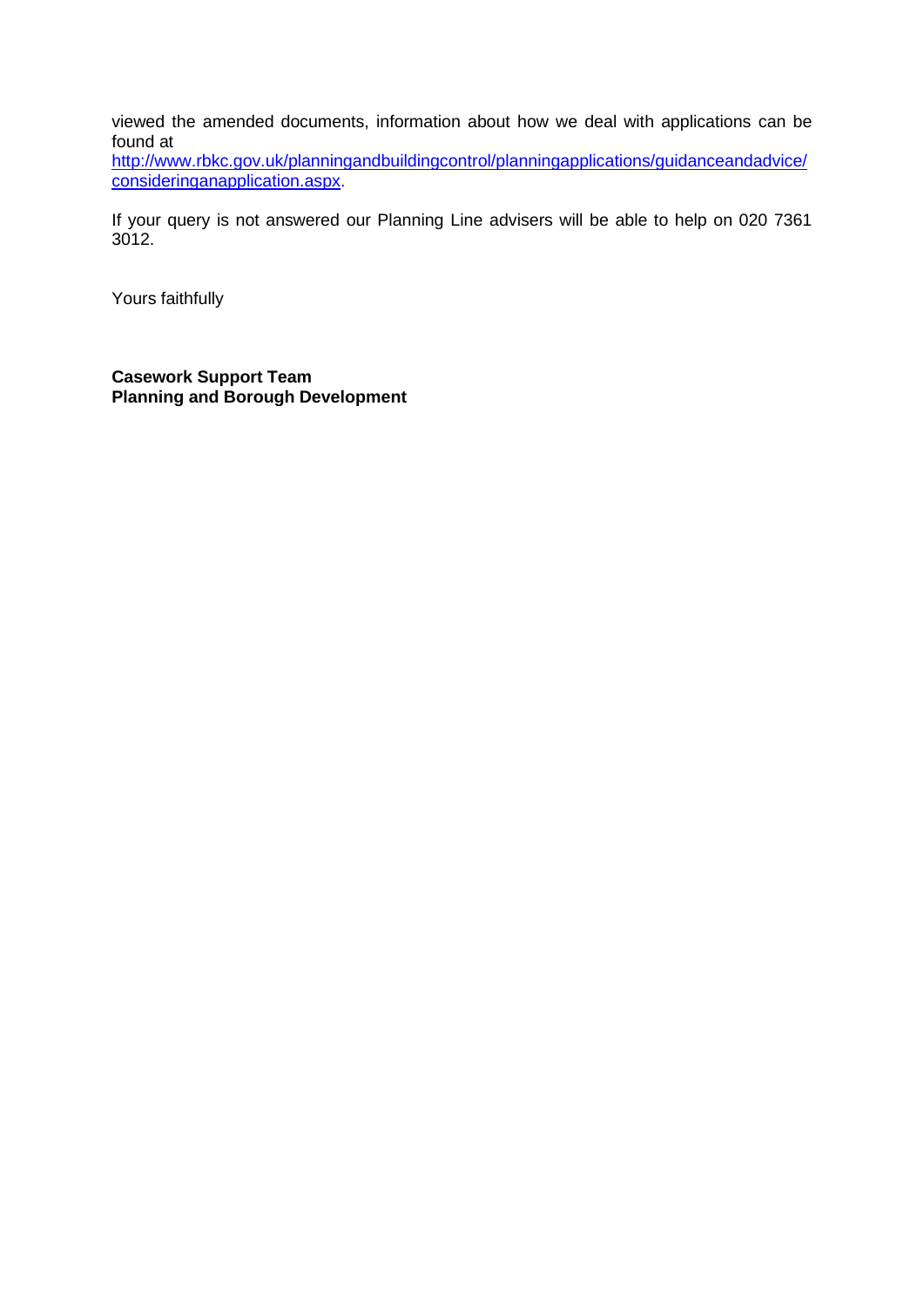# **Appendix 1: List of Amended Documents Received and Relevant Drawings for Amendments**

Design amendments can be seen and are discussed in the Design and Access Statement as well as the Revised Townscape, Heritage, and Visual Impact Assessment, and the specific drawings below.

| <b>Proposed Change</b>                                                                                                                  | <b>Relevant Drawing/Document</b>                                                                                                                                                                                                                                                                                                  |  |  |
|-----------------------------------------------------------------------------------------------------------------------------------------|-----------------------------------------------------------------------------------------------------------------------------------------------------------------------------------------------------------------------------------------------------------------------------------------------------------------------------------|--|--|
| <b>THURLOE STREET</b>                                                                                                                   |                                                                                                                                                                                                                                                                                                                                   |  |  |
| Revisions to rear of building to<br>reduce extent of glazing and<br>increase elements of solidity                                       | RSHP-A-01210-P-01 P2 Thurloe Street<br>$1_{\cdot}$<br>Proposed First Floor Plan<br>2. RSHP-A-01220-P-02 P2 Thurloe Street<br>Proposed Second Floor Plan                                                                                                                                                                           |  |  |
| Introduction of a parapet on the<br>rear of the building at top floor<br>level                                                          | RSHP-A-01230-P-03 P2 Thurloe Street<br>3 <sub>1</sub><br>Proposed Third Floor Plan<br>RSHP-A-01240-P-04 P2 Thurloe Street<br>4.                                                                                                                                                                                                   |  |  |
| Introduction of an angled<br>mansard and dormer windows<br>to all sides of the building at roof<br>level;                               | Proposed Fourth Floor Plan<br>RSHP-A-01250-P-05 P2 Thurloe Street<br>5.<br>Proposed Fourth Floor Plan<br>RSHP-A-03000-E-N P2 Proposed Elevation -<br>6.                                                                                                                                                                           |  |  |
| Reduction in the size and height<br>of the rooftop plant                                                                                | North - Thurloe Street<br>7. RSHP-A-04000-D-XX P2 Proposed Detailed<br>Bay - Thurloe Street Street-Facing Façade<br>8. RSHP-A-04010-D-XXP2 Proposed Detailed<br>Bay - Thurloe Street Station-Facing Façade                                                                                                                        |  |  |
| <b>THE BULLNOSE</b>                                                                                                                     |                                                                                                                                                                                                                                                                                                                                   |  |  |
| Increase in solidity and<br>composition of main elevation;<br>Top floor of the building re-<br>designed<br>Eastern side of building re- | RSHP-A-04001-D-XX P2 Proposed Detailed<br>1.<br>Bay - The Bullnose Street-Facing Façade<br>2. RSHP-A-04011-D-XX P2 Proposed Detailed<br>Bay - The Bullnose Station-Facing Façade                                                                                                                                                  |  |  |
| designed including more solidity                                                                                                        |                                                                                                                                                                                                                                                                                                                                   |  |  |
| <b>PELHAM STREET WEST (Office Building)</b>                                                                                             |                                                                                                                                                                                                                                                                                                                                   |  |  |
| Increased set backs to upper<br>floor<br>Eastern elevation set back to<br>create a reduced gable end                                    | RSHP-A-01340-P-04 P2 Pelham Street<br>$1_{-}$<br><b>Commercial Proposed Fourth Floor Plan</b><br>2. RSHP-A-01350-P-05 P2 Pelham Street<br><b>Commercial Proposed Roof Plan</b><br>RSHP-A-04002-D-XX P2 Proposed Detailed<br>3.<br>Bay - Pelham Street Office Street-Facing<br>Façade<br>4. RSHP-A-04003-D-XX P2 Proposed Detailed |  |  |
|                                                                                                                                         | Bay - Pelham Street Central Office Core Street-<br><b>Facing Façade</b><br>5. RSHP-A-03010-E-S P2 Proposed Elevation -<br>South - Pelham Street                                                                                                                                                                                   |  |  |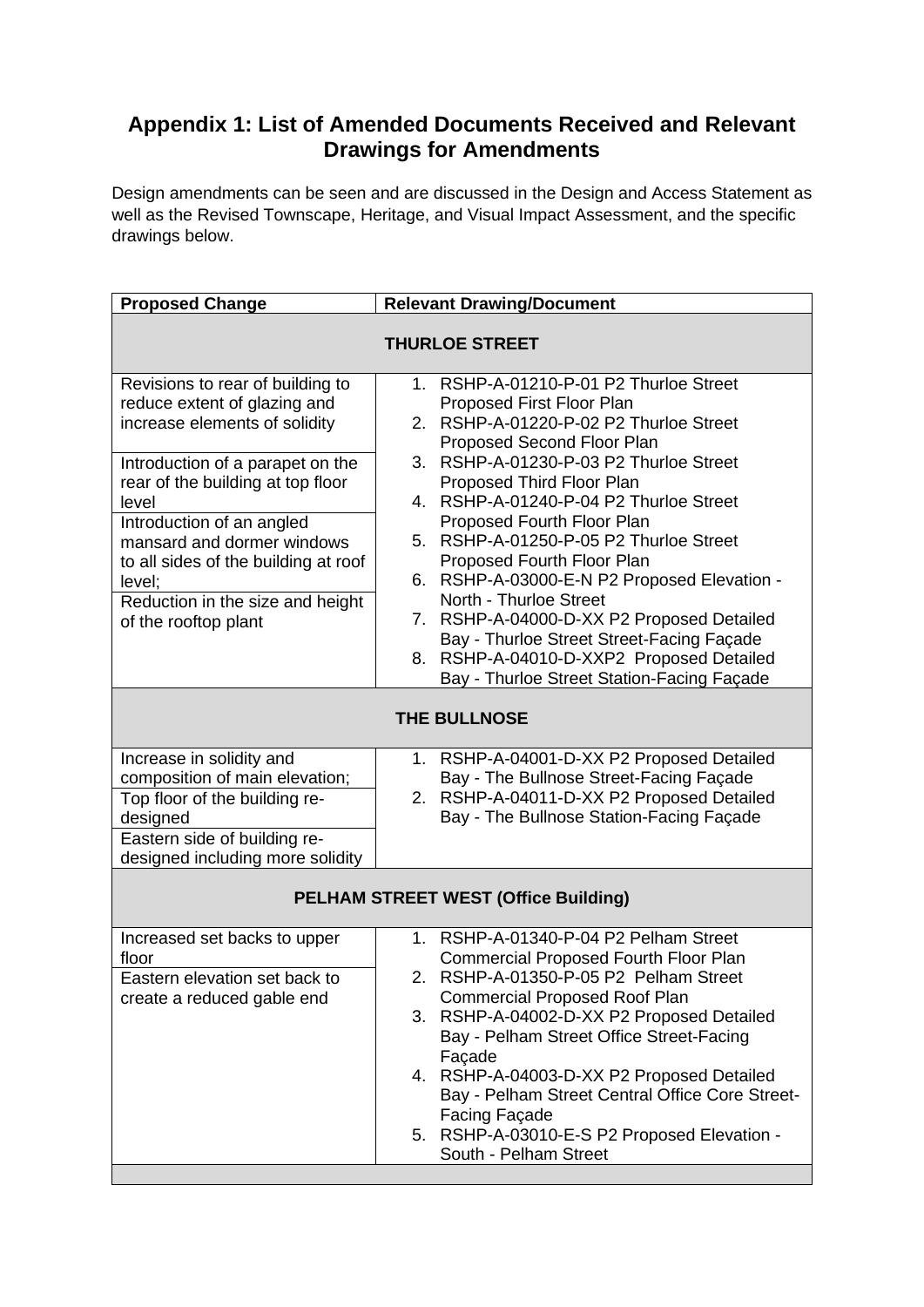| <b>PELHAM STREET EAST (Residential Building)</b>                                                                                                                                                                                                                                                                |                                                                                                                                                                                                                                                                                                                                                                                                                                                                                  |  |
|-----------------------------------------------------------------------------------------------------------------------------------------------------------------------------------------------------------------------------------------------------------------------------------------------------------------|----------------------------------------------------------------------------------------------------------------------------------------------------------------------------------------------------------------------------------------------------------------------------------------------------------------------------------------------------------------------------------------------------------------------------------------------------------------------------------|--|
| Changes to main Pelham Street<br>elevation, including different<br>floor levels and elevation<br>treatment between the office<br>and residential buildings<br>Reduction in overall height<br>Introduction of upper level<br>parapet walls<br>Increased top floor set-back in<br>mid-terrace building            | 1. RSHP-A-01430-P-03 P2 Pelham Street<br><b>Residential Proposed Third Floor Plan</b><br>RSHP-A-01440-P-04 P2 Pelham Street<br>$2^{\circ}$<br><b>Residential Proposed Roof Plan</b><br>RSHP-A-04004-D-XX P2 Proposed Detailed<br>3.<br>Bay - Pelham Street Residential Street-Facing<br>Façade<br>4. RSHP-A-03010-E-S P2 Proposed Elevation -<br>South - Pelham Street                                                                                                           |  |
| <b>THURLOE SQUARE</b>                                                                                                                                                                                                                                                                                           |                                                                                                                                                                                                                                                                                                                                                                                                                                                                                  |  |
| Increased setback to Thurloe<br>Square and the gable end wall<br>with Pelham Street<br>Redesign of parapet detailing<br>Cornice line detailing<br>emphasised<br>Building ironwork and threshold<br>detailing developed<br>Reduction in the upper floor<br>glazing on the gable end with<br><b>Pelham Street</b> | 1. RSHP-A-01140-P-04 P2 Thurloe Square<br>Proposed Fourth Floor Plan<br>2. RSHP-A-01150-P-05 P2 Thurloe Square<br>Proposed Roof Plan<br>3. RSHP-A-03020-E-E P2 Proposed Elevation -<br>East - Thurloe Square<br>4. RSHP-A-04005-D-XX P2 Proposed Detailed<br>Bay - Thurloe Square Street-Facing Façade<br>5. RSHP-A-04007-D-XX P2 Proposed Detailed<br>Bay - Thurloe Square Gable-End<br>6. RSHP-A-04015-D-XX P2 Proposed Detailed<br>Bay - Thurloe Square Station-Facing Façade |  |

# **LIST OF ALL AMENDED DOCUMENTS RECIEVED**

| <b>Plans and Drawings</b>                 |                       |  |  |
|-------------------------------------------|-----------------------|--|--|
| <b>Drawing Title</b>                      | <b>Drawing Number</b> |  |  |
| <b>PLANS</b>                              |                       |  |  |
| Proposed Site Location Plan               | RSHP-A-00010-P-00 P2  |  |  |
| Proposed Site Plan                        | RSHP-A-00020-P-00 P2  |  |  |
| Proposed Ground Floor Plan                | RSHP-A-01000-P-00 P2  |  |  |
| Proposed First Floor Plan                 | RSHP-A-01001-P-01 P2  |  |  |
| Proposed Second Floor Plan                | RSHP-A-01002-P-02 P2  |  |  |
| Proposed Third Floor Plan                 | RSHP-A-01003-P-03 P2  |  |  |
| Proposed Fourth Floor Plan                | RSHP-A-01004-P-04 P2  |  |  |
| Proposed Fifth Floor Plan                 | RSHP-A-01005-P-05 P2  |  |  |
| Proposed Roof Plan                        | RSHP-A-01006-P-06 P2  |  |  |
|                                           |                       |  |  |
| Thurloe Square Proposed Ground Floor Plan | RSHP-A-01100-P-00 P2  |  |  |
| Thurloe Square Proposed First Floor Plan  | RSHP-A-01110-P-01 P2  |  |  |
| Thurloe Square Proposed Second Floor Plan | RSHP-A-01120-P-02 P2  |  |  |
| Thurloe Square Proposed Third Floor Plan  | RSHP-A-01130-P-03 P2  |  |  |
| Thurloe Square Proposed Fourth Floor Plan | RSHP-A-01140-P-04 P2  |  |  |
| Thurloe Square Proposed Roof Plan         | RSHP-A-01150-P-05 P2  |  |  |
|                                           |                       |  |  |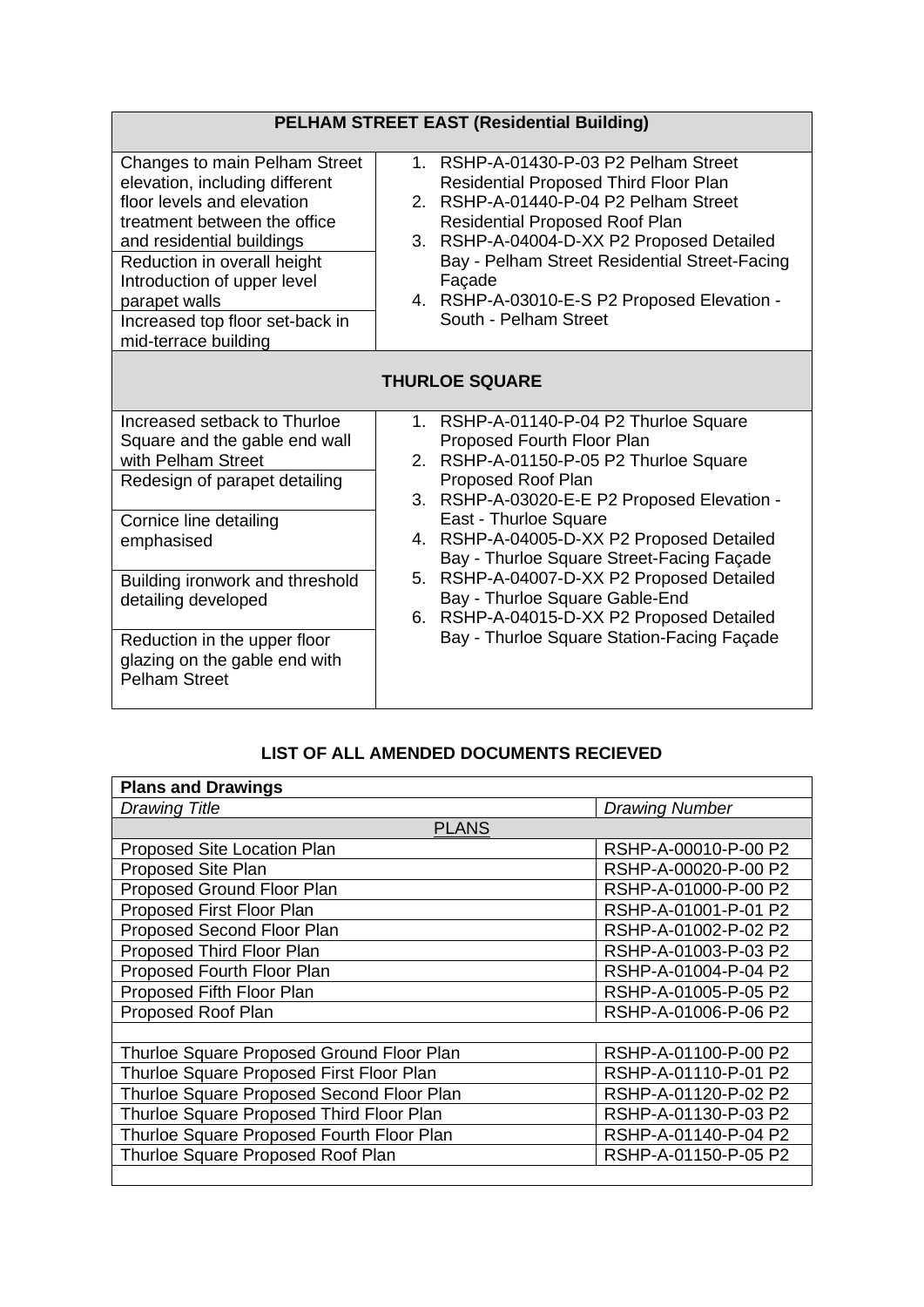| Thurloe Street Proposed First Floor Plan                            | RSHP-A-01210-P-01 P2 |
|---------------------------------------------------------------------|----------------------|
| Thurloe Street Proposed Second Floor Plan                           | RSHP-A-01220-P-02 P2 |
| Thurloe Street Proposed Third Floor Plan                            | RSHP-A-01230-P-03 P2 |
|                                                                     | RSHP-A-01240-P-04 P2 |
| Thurloe Street Proposed Fourth Floor Plan                           |                      |
| Thurloe Street Proposed Roof Plan                                   | RSHP-A-01250-P-05 P2 |
|                                                                     |                      |
| Pelham Street Commercial Proposed Ground Floor Plan                 | RSHP-A-01300-P-00 P2 |
| Pelham Street Commercial Proposed First Floor Plan                  | RSHP-A-01310-P-01 P2 |
| Pelham Street Commercial Proposed Second Floor Plan                 | RSHP-A-01320-P-02 P2 |
| Pelham Street Commercial Proposed Third Floor Plan                  | RSHP-A-01330-P-03 P2 |
| Pelham Street Commercial Proposed Fourth Floor Plan                 | RSHP-A-01340-P-04 P2 |
| Pelham Street Commercial Proposed Fifth Floor Plan                  | RSHP-A-01350-P-05 P2 |
|                                                                     |                      |
| Pelham Street Residential Proposed Ground Floor                     | RSHP-A-01400-P-00 P2 |
| Pelham Street Residential Proposed First Floor                      | RSHP-A-01410-P-01 P2 |
| Pelham Street Residential Proposed Second Floor                     | RSHP-A-01420-P-02 P2 |
| Pelham Street Residential Proposed Third Floor                      | RSHP-A-01430-P-03 P2 |
| Pelham Street Residential Proposed Roof                             | RSHP-A-01440-P-04 P2 |
|                                                                     |                      |
| The Bullnose Proposed Ground Floor Plan                             | RSHP-A-01500-P-00 P2 |
| The Bullnose Proposed Mezzanine Floor Plan                          | RSHP-A-01505-P-00 P2 |
| The Bullnose Proposed First Floor Plan                              | RSHP-A-01510-P-01 P2 |
| The Bullnose Proposed Second Floor Plan                             | RSHP-A-01520-P-02 P2 |
|                                                                     | RSHP-A-01530-P-03 P2 |
| The Bullnose Proposed Third Floor Plan<br><b>SECTIONAL DRAWINGS</b> |                      |
|                                                                     |                      |
| <b>Proposed Section AA</b>                                          | RSHP-A-02000-S-AA P2 |
| <b>Proposed Section BB</b>                                          | RSHP-A-02001-S-BB P2 |
| <b>Proposed Section CC</b>                                          | RSHP-A-02002-S-CC P2 |
| <b>Proposed Section DD</b>                                          | RSHP-A-02003-S-DD P2 |
| <b>Proposed Section EE</b>                                          | RSHP-A-02004-S-EE P2 |
| <b>Proposed Section FF</b>                                          | RSHP-A-02005-S-FF P2 |
| <b>ELEVATIONAL DRAWINGS</b>                                         |                      |
| Proposed Elevation - North - Thurloe Street                         | RSHP-A-03000-E-N P2  |
| Proposed Elevation - South - Pelham Street                          | RSHP-A-03010-E-S P2  |
| Proposed Elevation - East - Thurloe Square                          | RSHP-A-03020-E-E P2  |
| Proposed Elevation - West - Cromwell                                | RSHP-A-03030-E-W P2  |
| <b>DETAILED BAY DRAWINGS</b>                                        |                      |
| Proposed Detailed Bay - Thurloe Street                              | RSHP-A-04000-D-XX P2 |
| <b>Street-Facing Façade</b>                                         |                      |
| Proposed Detailed Bay - The Bullnose                                | RSHP-A-04001-D-XX P2 |
| <b>Street-Facing Façade</b>                                         |                      |
| Proposed Detailed Bay - Pelham Street Office                        | RSHP-A-04002-D-XX P2 |
| Street-Facing Façade                                                |                      |
| Proposed Detailed Bay - Pelham Street Central Office Core           | RSHP-A-04003-D-XX P2 |
| <b>Street-Facing Façade</b>                                         |                      |
| Proposed Detailed Bay - Pelham Street Residential                   | RSHP-A-04004-D-XX P2 |
| <b>Street-Facing Façade</b>                                         |                      |
| Proposed Detailed Bay - Thurloe Square                              | RSHP-A-04005-D-XX P2 |
| <b>Street-Facing Façade</b>                                         |                      |
| Proposed Detailed Bay - Pelham Street Infill Building               | RSHP-A-04006-D-XX P2 |
| <b>Street-Facing Façade</b>                                         |                      |
| Proposed Detailed Bay - Thurloe Square Gable-End                    | RSHP-A-04007-D-XX P2 |
| Proposed Detailed Bay - Thurloe Street                              | RSHP-A-04010-D-XX P2 |
|                                                                     |                      |